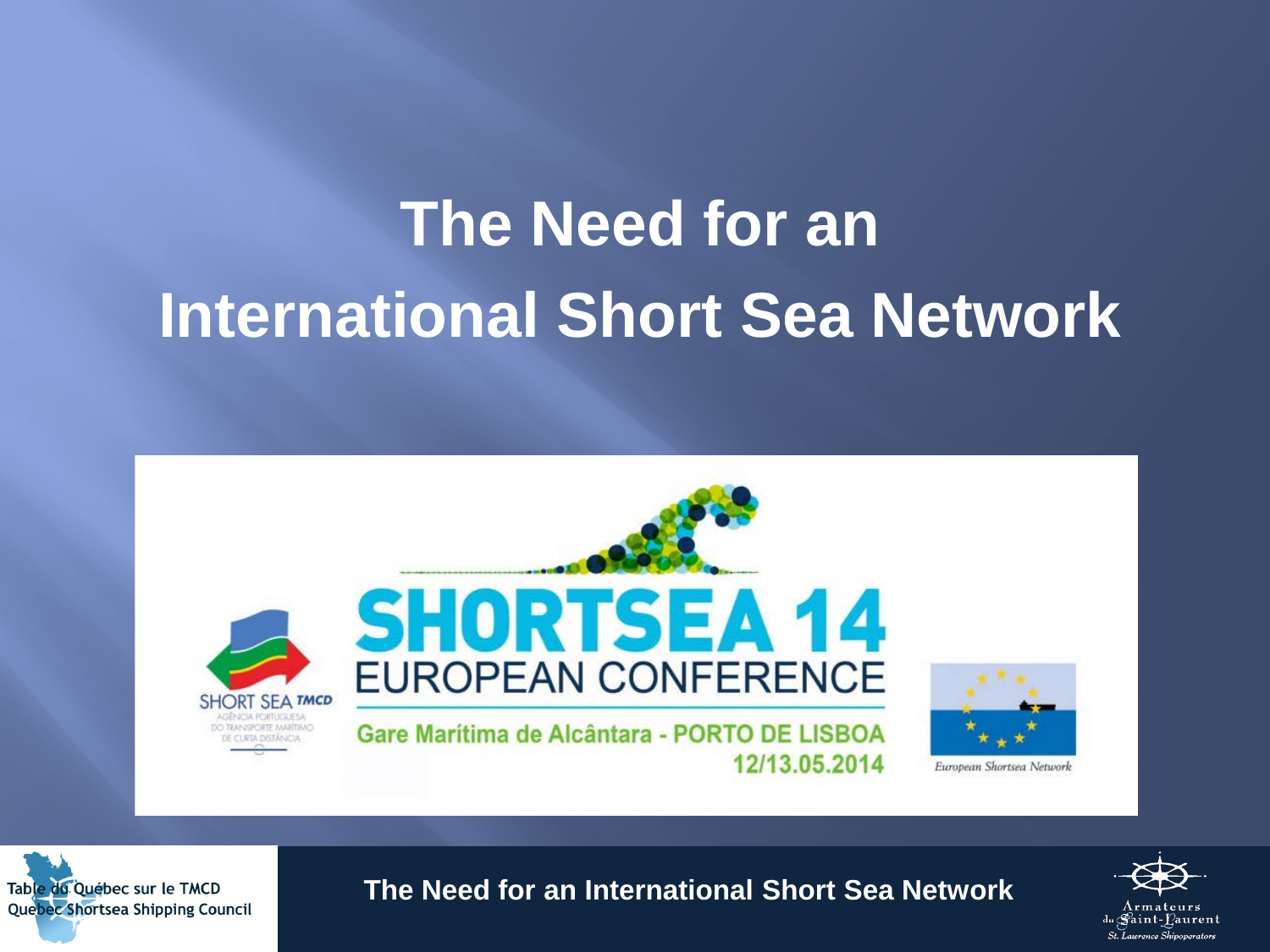# Who we are



 ${\bf Armateurs}$ du Saint-Laurent **St.** Lawrence Shipoperators





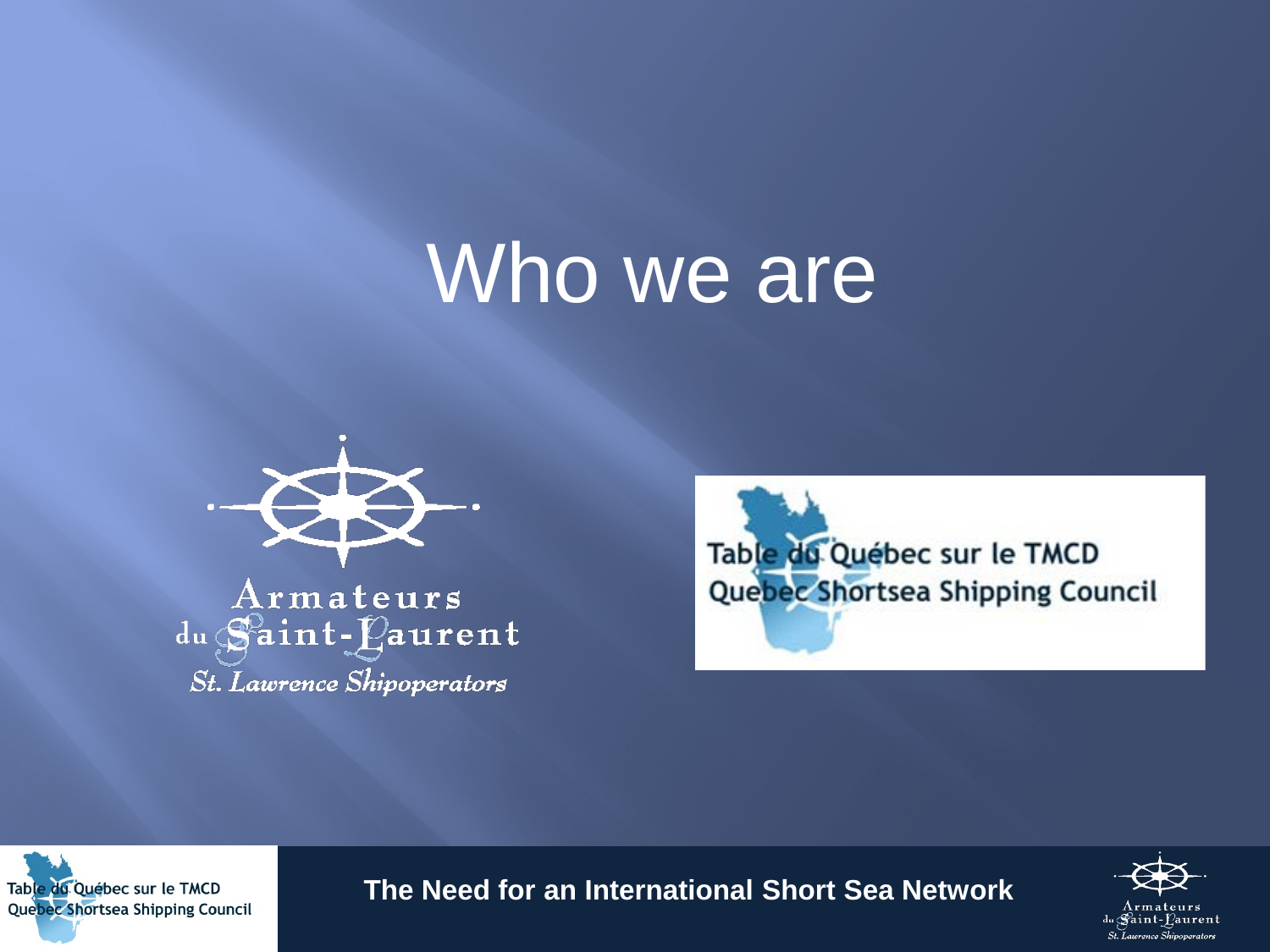## **St. Lawrence Shipoperators**

 Association representing and promoting the interests of Canadian shipoperators on the St. Lawrence river in order to support their growth.

□ 14 shipowners, representing a fleet of more than 130 ships (bulk carriers, tankers, container ships, ro/ro, tugs and barges, ferries, …)



**St.** Lawrence Shipoperators



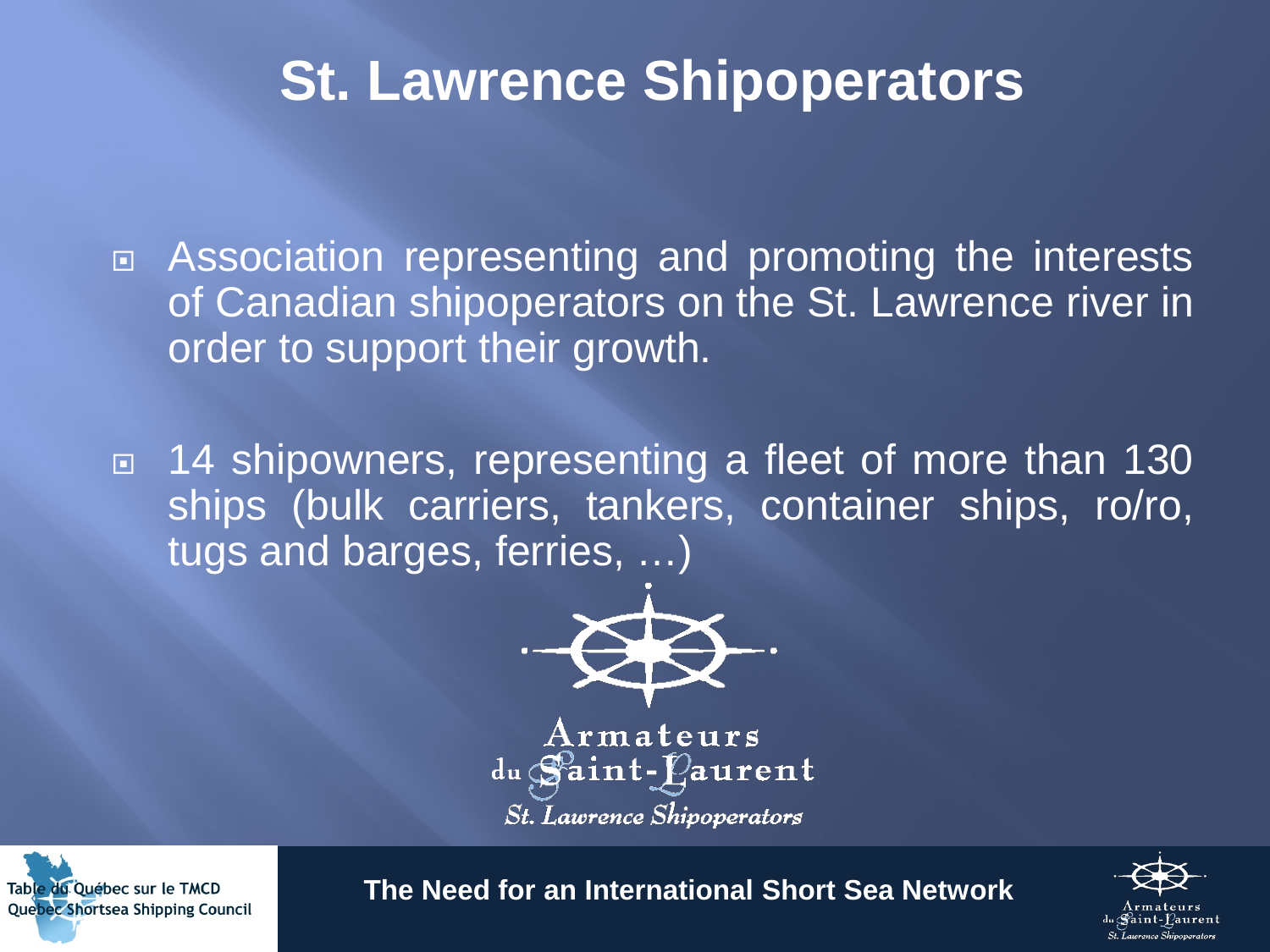## **Quebec Shortsea Shipping Council**

- Objective: Supporting the development of short sea shipping services with at least one loading or unloading point in Québec, by acting as a hub of information and expertise. Quebec Shortsea Shipping Council promotes the integration of marine transportation in the national and continental transportation chains.
- **Managed and coordinated by the St. Lawrence Shipoperators** Association

The Council's action plan is based on five priorities:

- **n** monitoring
- **Fig. 3** research and analysis
- **E** communication
- **networking**
- **•** promotion

Table du Québec sur le TMCD Quebec Shortsea Shipping Council



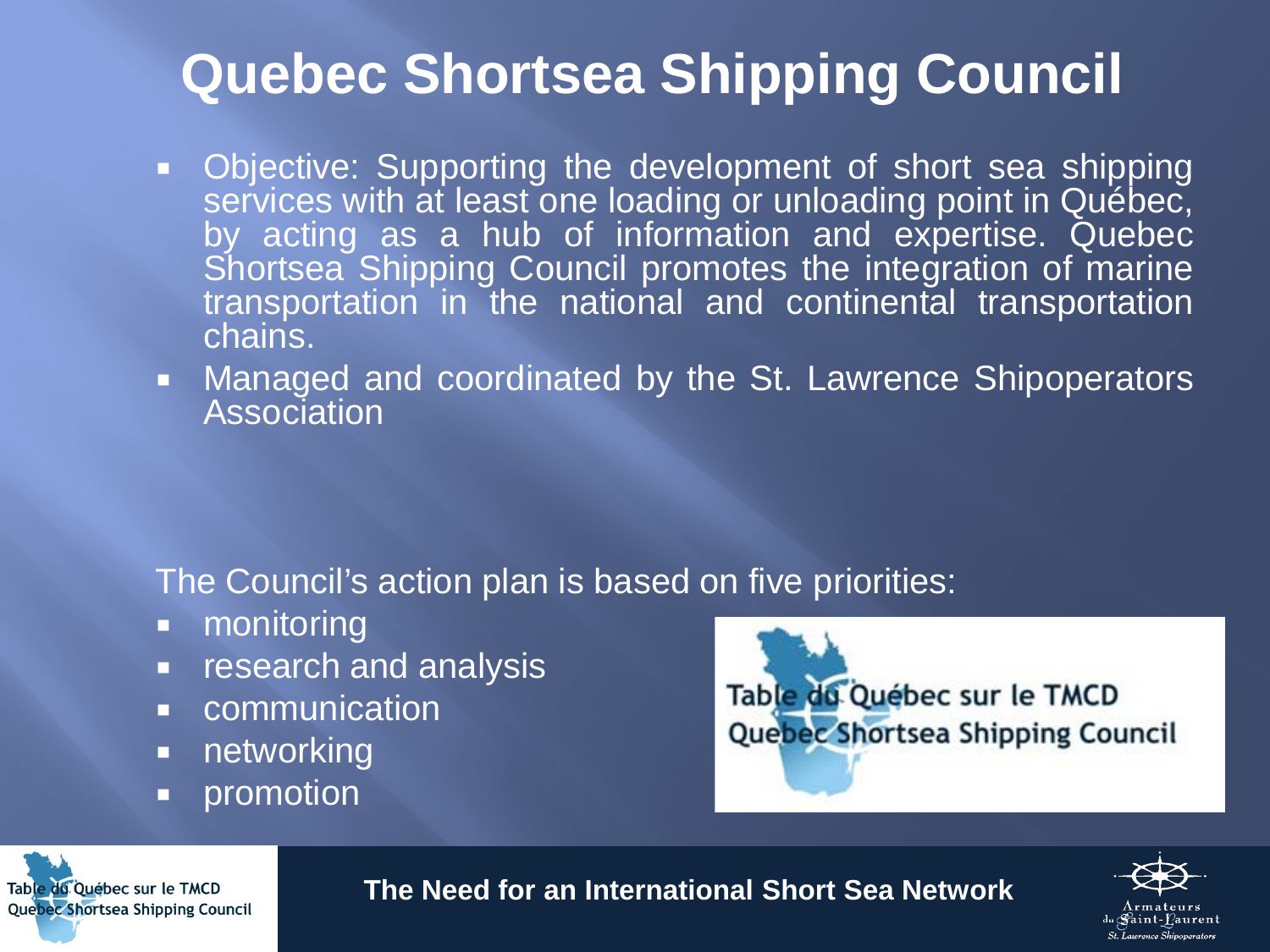# Short Sea Shipping Needs an International Organization Dedicated to

**Facilitate information sharing Understand and defend its interests** 



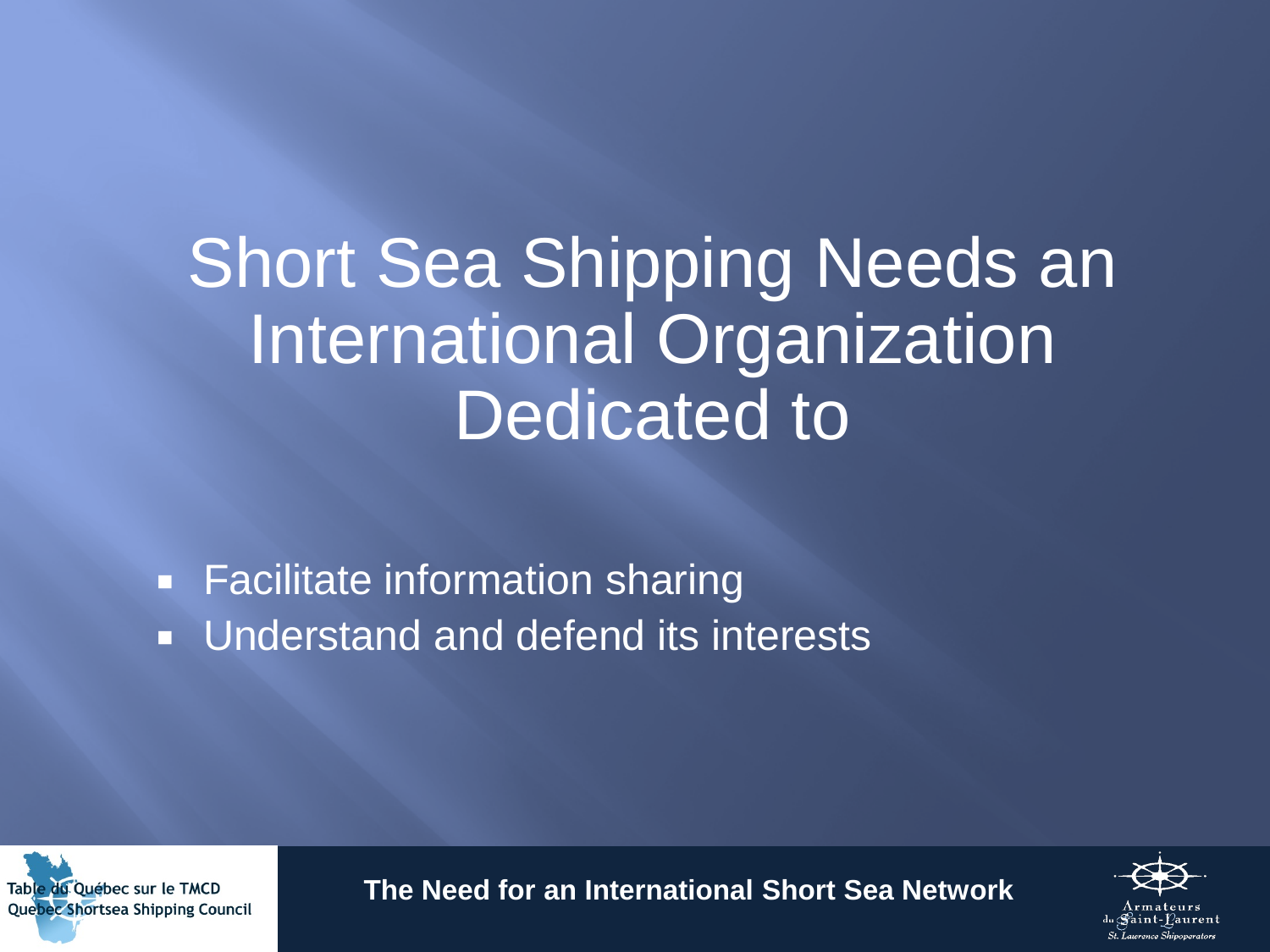## Short Sea Shipping Needs an International Organization

- **Facilitating information sharing** 
	- **European Community, Canada, USA, South American and** Asian countries have their own (formal or informal) short sea shipping organization
	- □ Each short sea shipping organization works on numerous projects and studies
	- **In order to increase efficiency, short sea shippong** organizations need to discuss about:
		- Concerns
		- Needs
		- Successes and failures

Table du Québec sur le TMCD **Quebec Shortsea Shipping Council** 

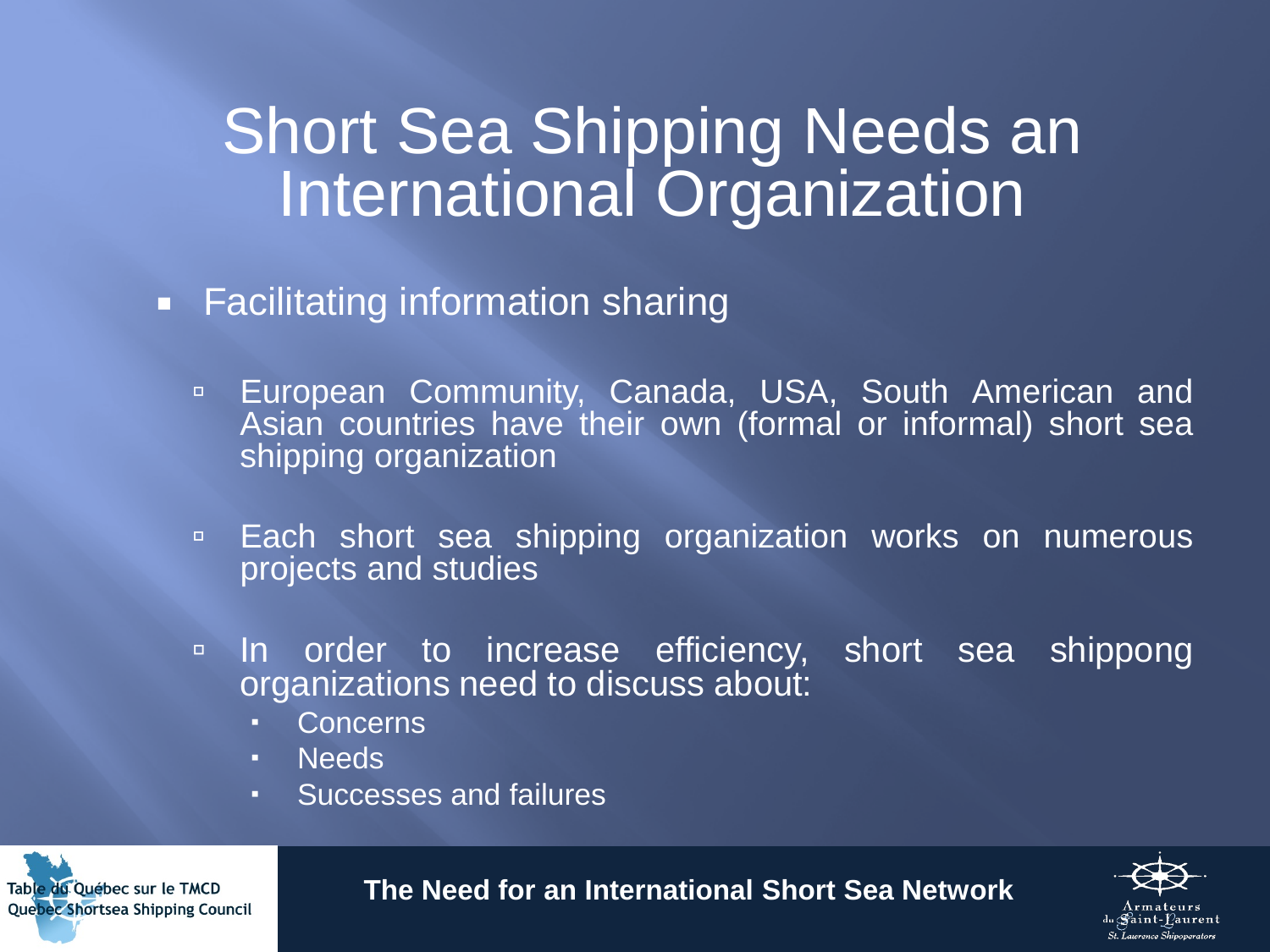# Short Sea Shipping Needs an International Organization

**Understanding and defending its interests** 

- **EXTE:** The need to differentiate short sea shipping from international shipping in the development and application of IMO conventions and national regulations and policies
- □ Short sea shipping needs to be better defined, defended and promoted



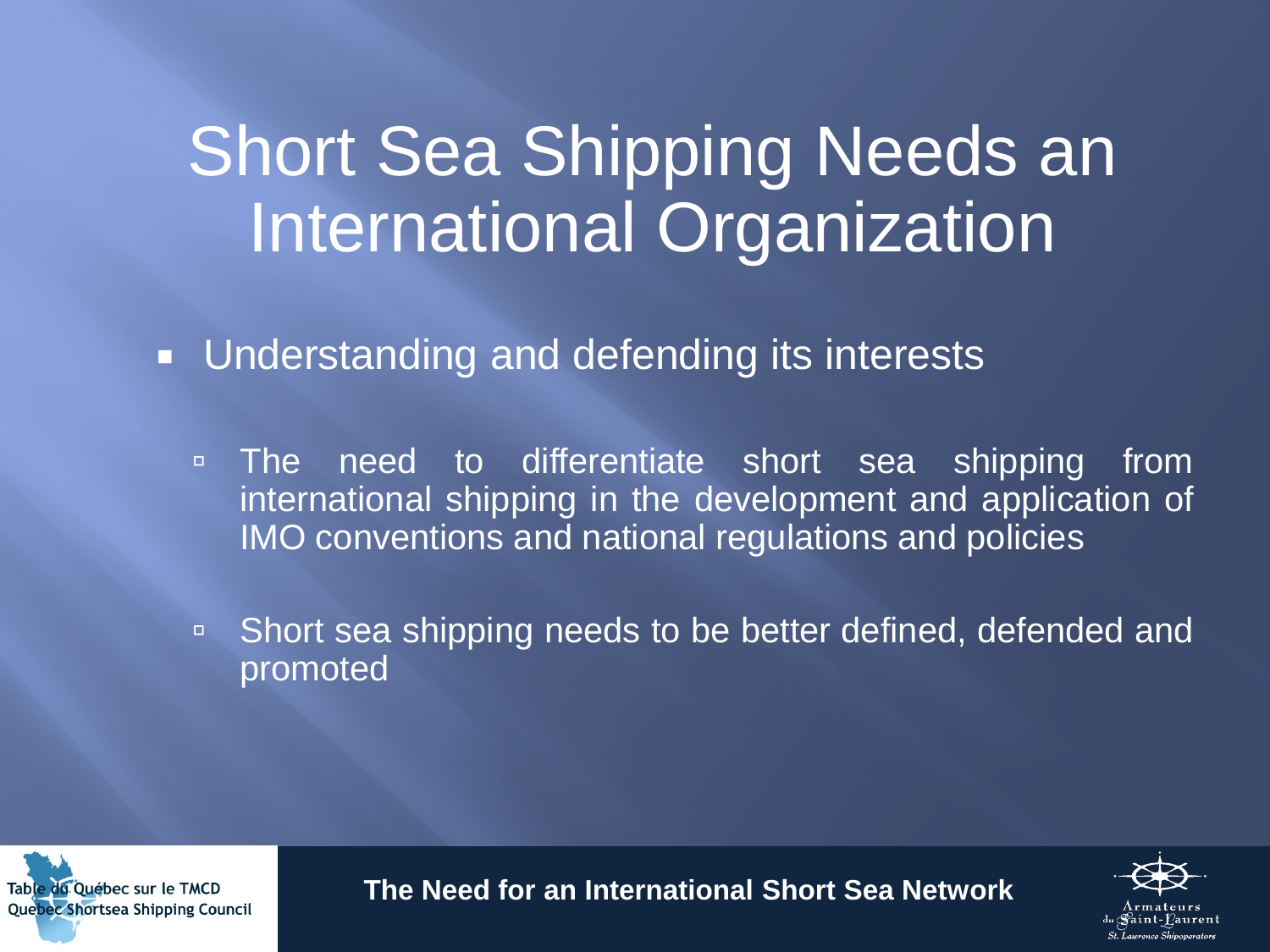## **SHORT SEA SHIPPING Define, Defend** *and* **Promote**



*The Need to Differentiate Short Sea Shipping from International Shipping in the Application and Development of IMO Conventions and National Regulations and Policies*



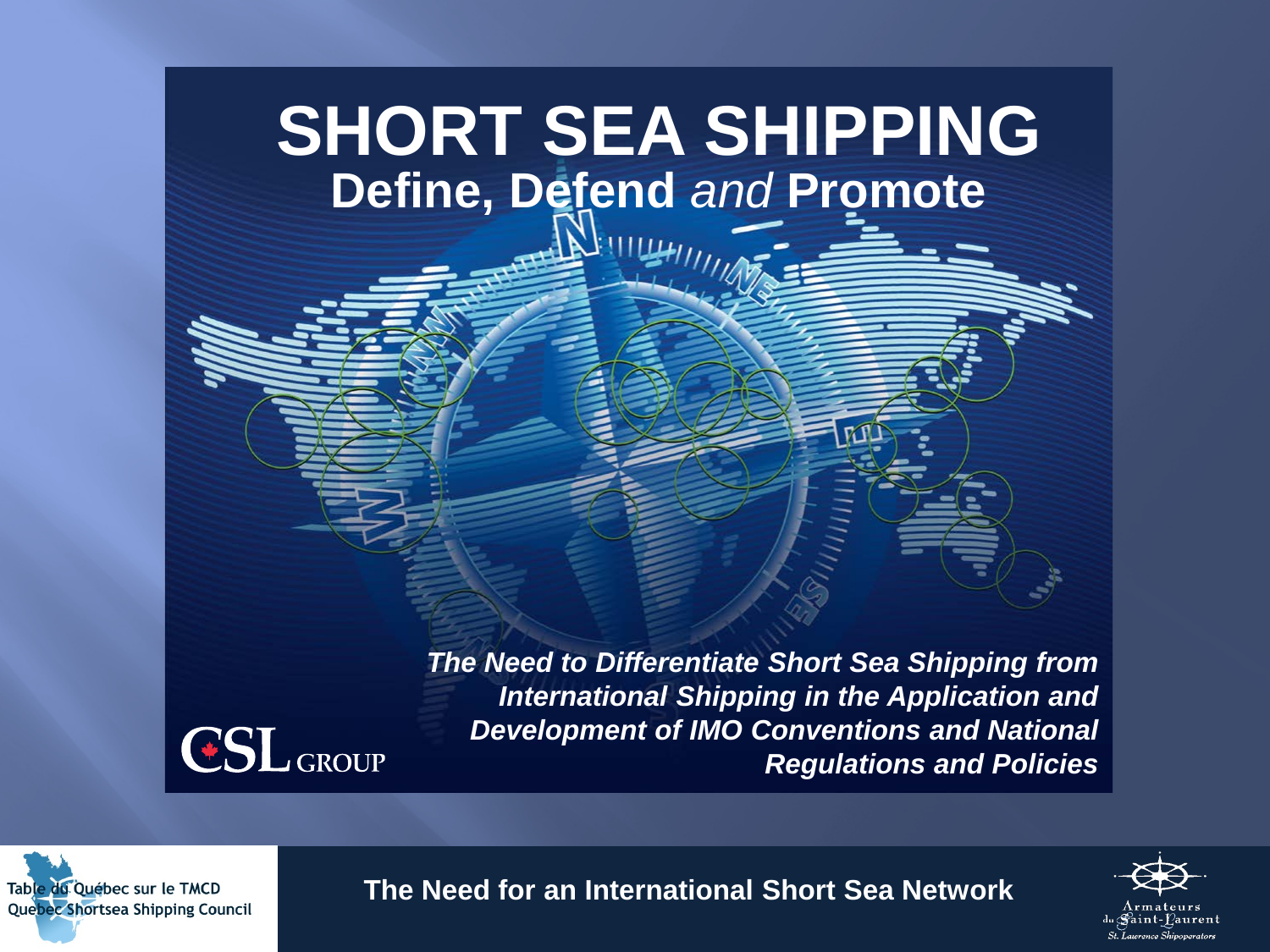## **Why?**

Short Sea Shipping needs are not taken into consideration by any significant shipping organization

- Assumption that SSS needs are same as International Shipping needs
- SSS seen as small vessels or feeder services
- SSS issues currently are dealt with only on a limited "ad-hoc" basis, which results in significant hardships borne by SSS companies; for example, **environmental benefits of SSS are unrecognized by IMO committees dominated by traditional shipping voices**
	- Ballast Water
	- ECA

Table du Québec sur le TMCD **Quebec Shortsea Shipping Council** 



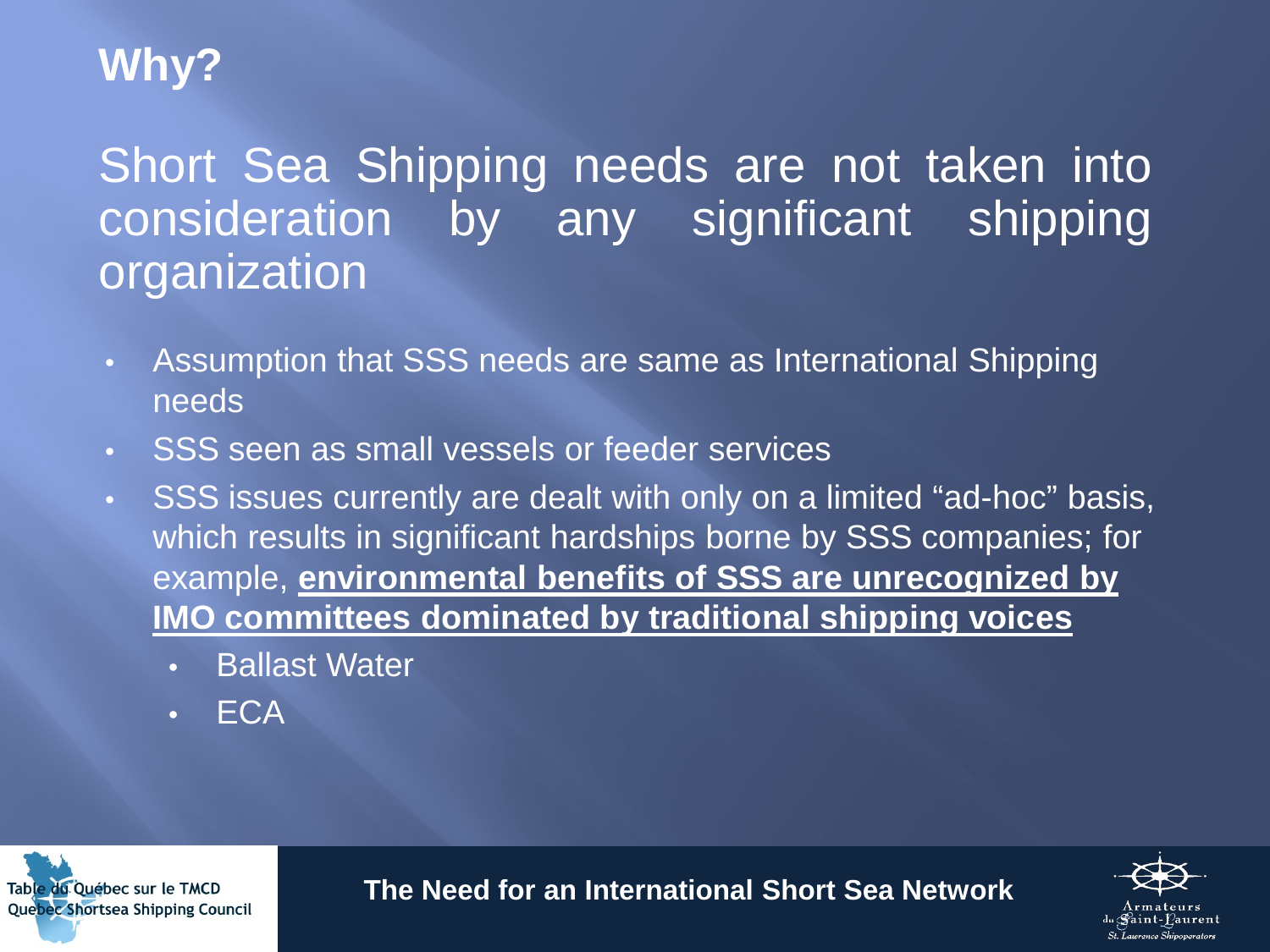## **Why?**

## We need to come together as a group and define SSS, defend ourselves, and promote ourselves

- The SSS fleet composition is very large
	- ~ 16,000 vessels/77 million GRT
- The dynamics of the SSS community are vastly different than the traditional Ocean shipping community which dominates IMO thinking
	- We are long-term operators
	- Our vessels are always near coastlines and communities
	- We are far more regulated
	- Our costs are higher
	- We are an integral part of a country's industrial strategy
	- *We compete against other modes of transport not subject to IMO*
- We all face similar up-hill battles domestically with generally negative and inaccurate media stories, under-educated regulators and political leaders, and populations who associate shipping with international shipping



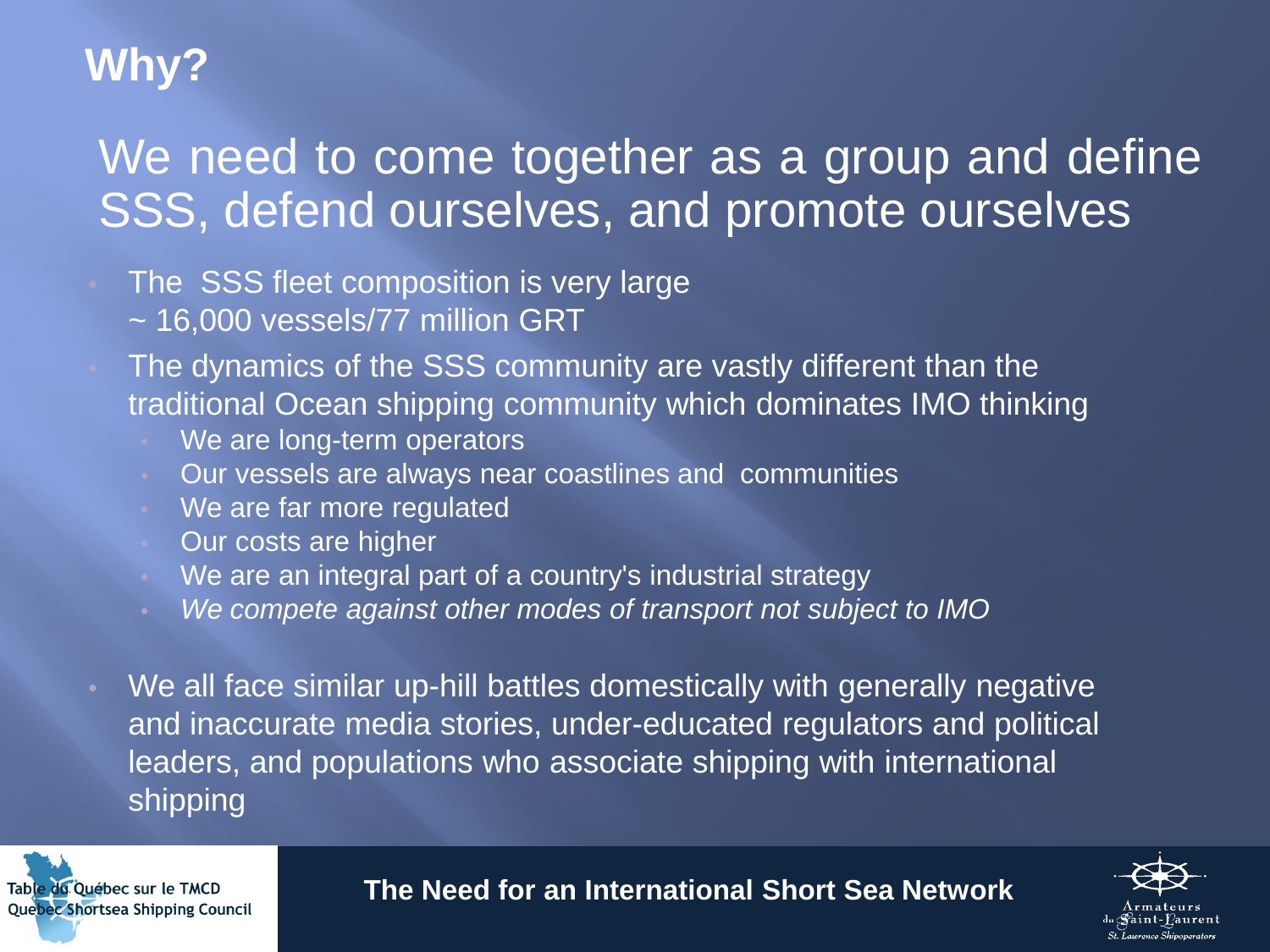## 1. DEFINE

## IMO should establish a common definition of Short Sea Shipping

The following definition is recommended as a starting point:

*Short Sea Shipping (SSS) is defined as the commercial shipment of cargo or passengers by domestic and international maritime transport. In general, this subsector of marine transportation operates in coastal and inland waterways, does not cross an ocean and often competes with road and rail networks.*



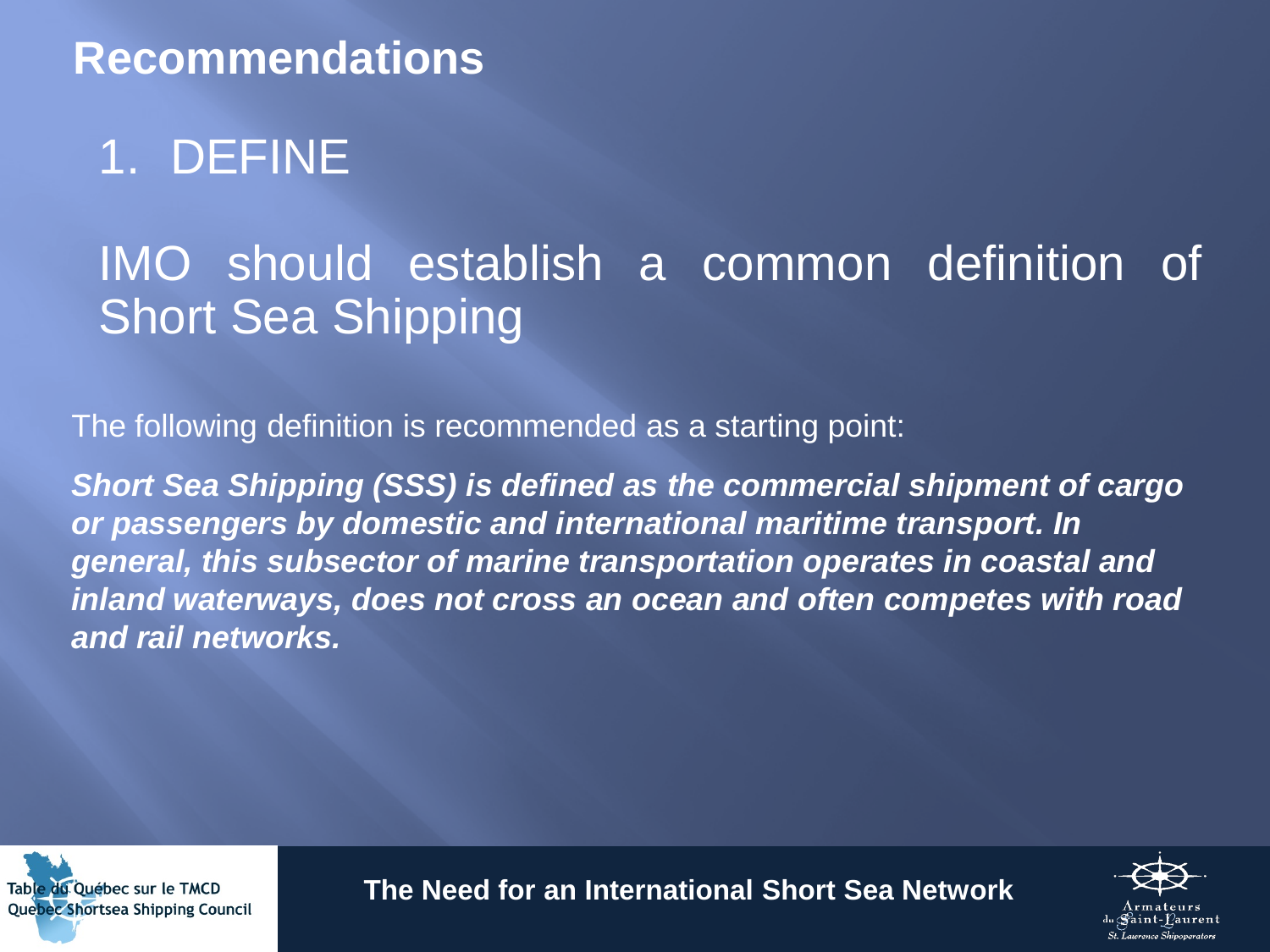## **2. DEFEND**

**IMO Member Administrations should establish a mechanism, either a new Sub-Committee or a Working Group within an existing Sub-Committee, to evaluate and make recommendations for the protection of the Short Sea Shipping sector, prior to adopting International Conventions that include the sector.** 

The Sub-Committee or Working Group should work with the SSS industry to identify the disproportionate and hidden impacts of Conventions to the industry.



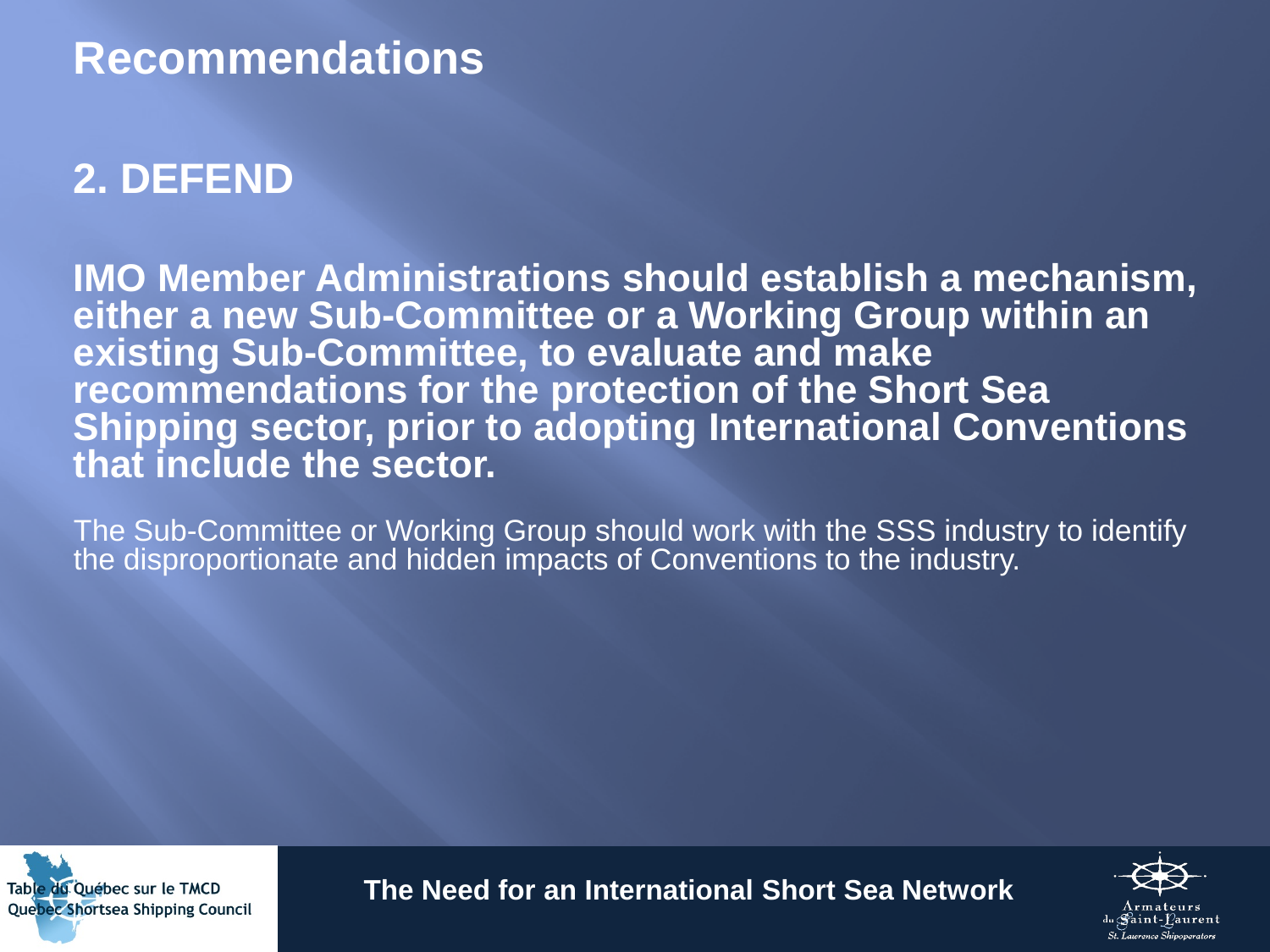## **3. DEFEND**

**A mechanism must be developed within an existing Non-Governmental Organization (eg. International Chamber of Shipping (ICS)) and/or by creating a new organization (eg. International Short Sea Shipping Network) to ensure the interests of Short Sea Shipping are represented at the IMO.**



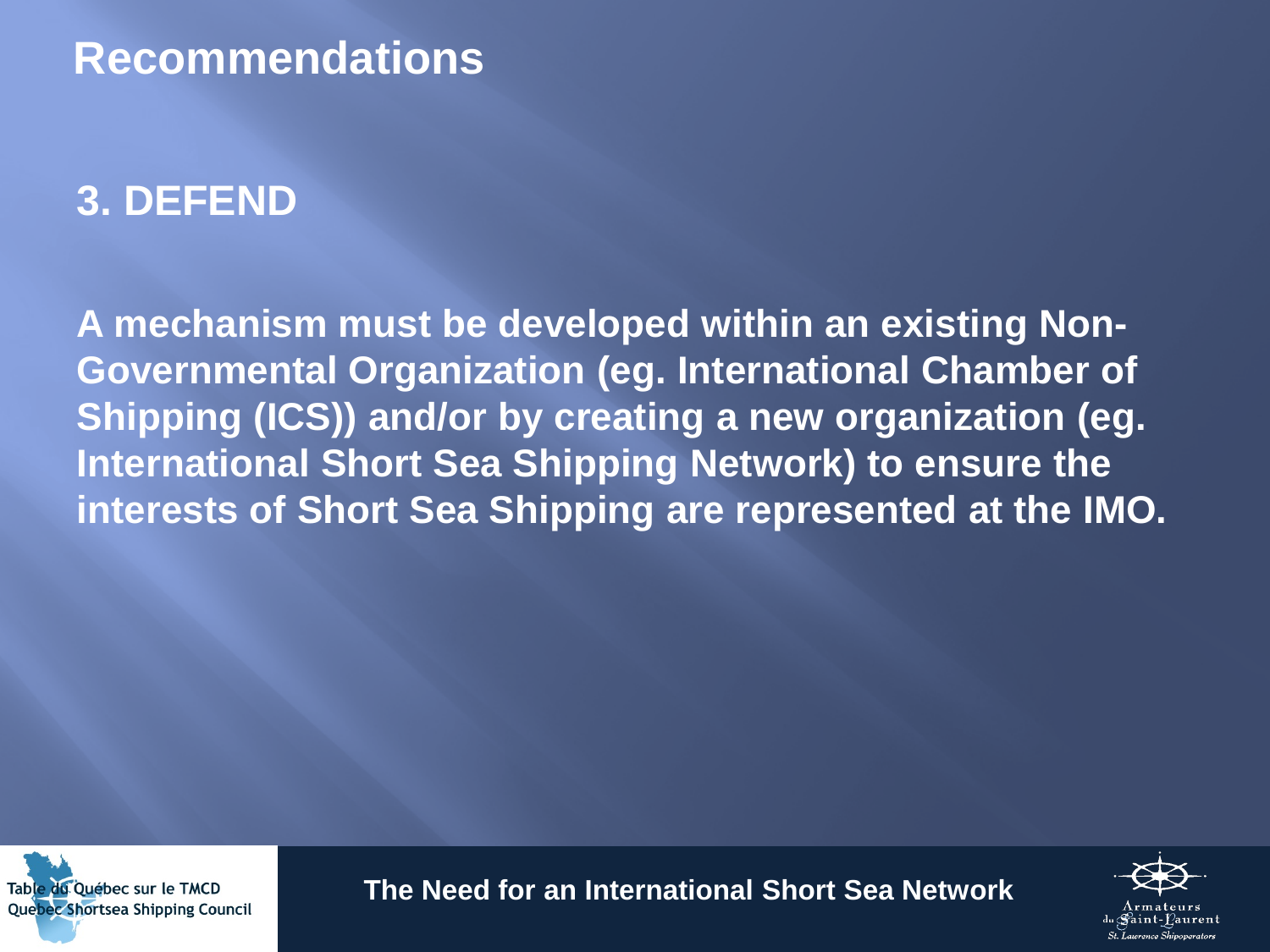#### **4 . DEFEND**

**Short Sea Shipping nations should adopt as policy a defence of domestic Short Sea Shipping interests when adopting International Marine Conventions and in subsequent adoption of National Regulations.**



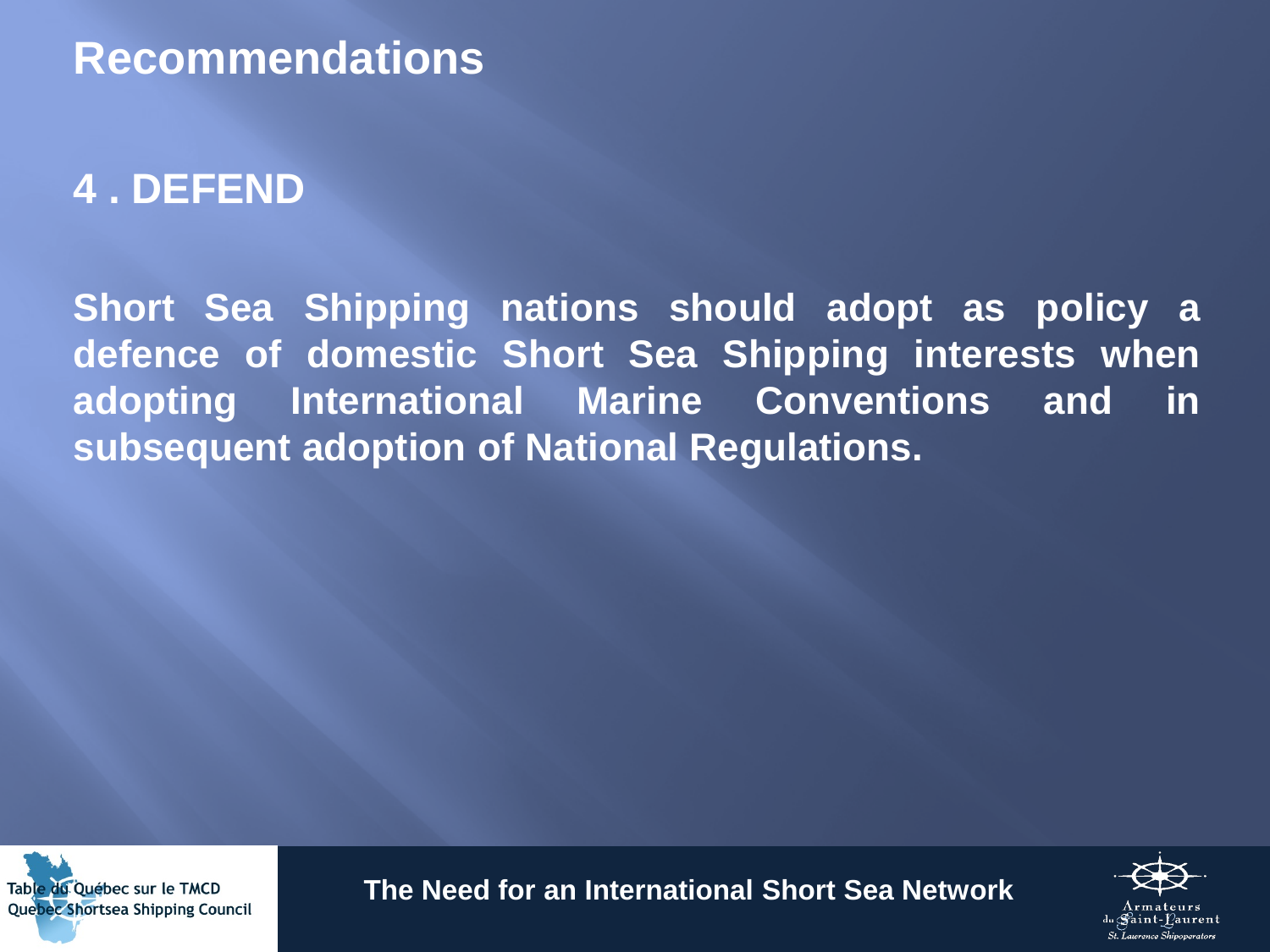## **5. PROMOTE**

**Short Sea Shipping nations must be clearly identified and targeted by SSS national shipping associations. Clear, concise and up-to-date information on the full socioeconomic benefits — including public safety, reduced highway congestion, economic value and environmental footprint — must be fully evaluated and appreciated by political decision-makers and public advocacy groups.**



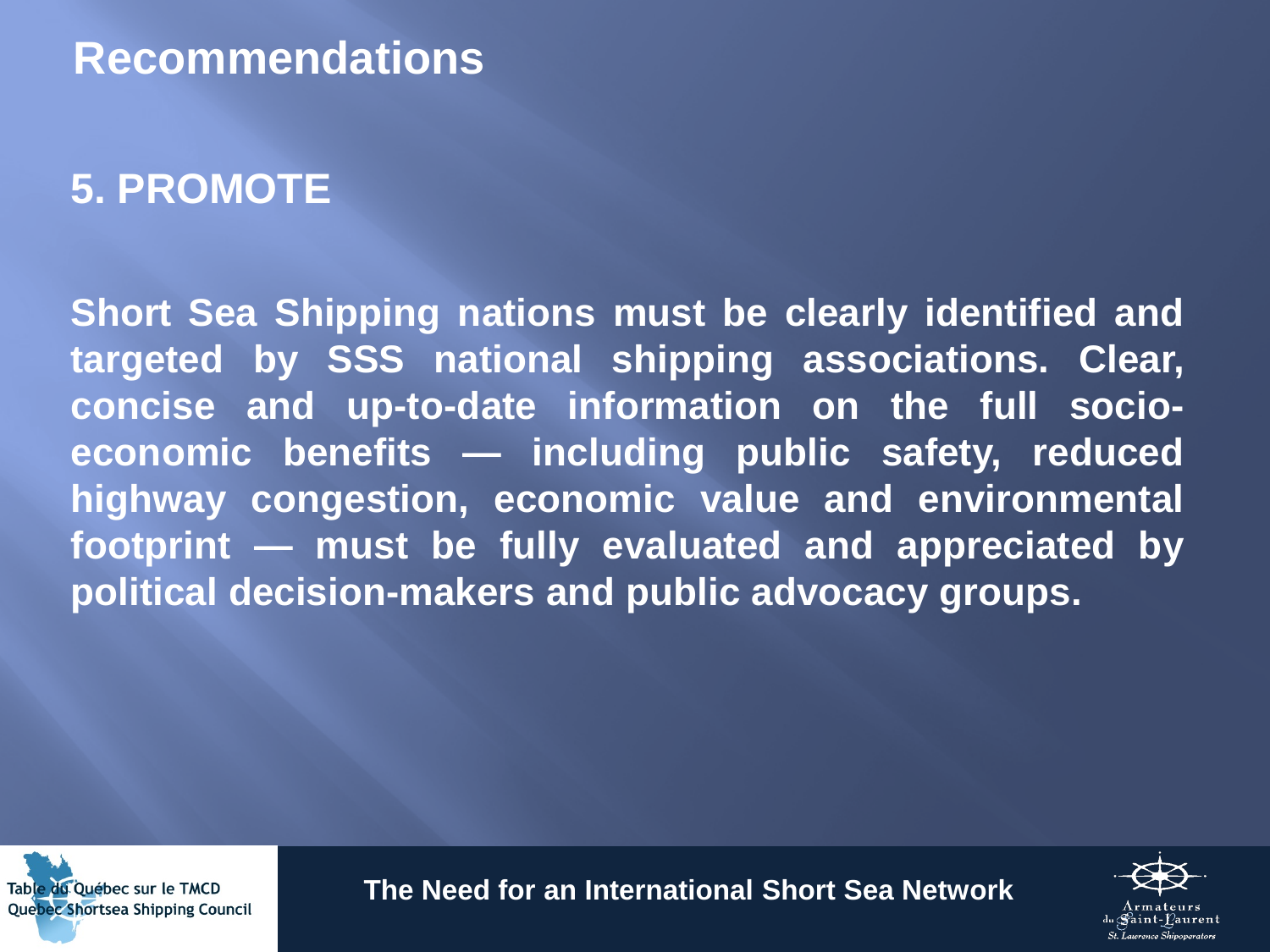## **SSS Challenges**

- The Short Sea maritime industry is **not visible, not appreciated** and has **few vocal supporters**.
- Regulators and political leaders **are under-educated or unaware** of the industry, and its needs are **not a priority for governments**.
- **Environmentalists are better organized** than the maritime industry and publish facts and opinions in the media.
- Coverage by **media is generally negative, inaccurate and goes unanswered.**



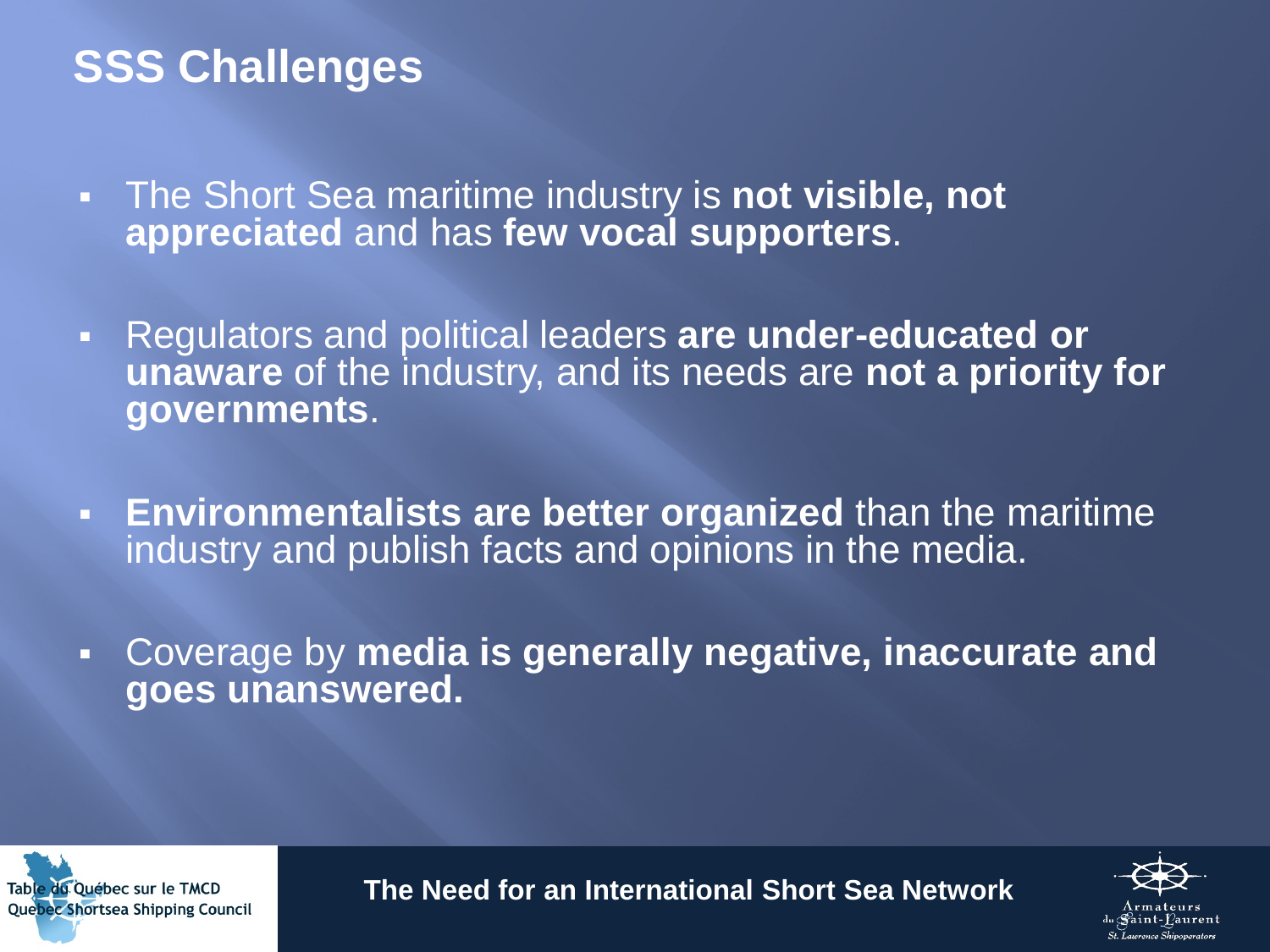#### 2015 SHORTSEA SHIPPING, CURRENT AND FUTURE Integrating Marine Transport into the Supply Chain







**April 2015 Montréal**